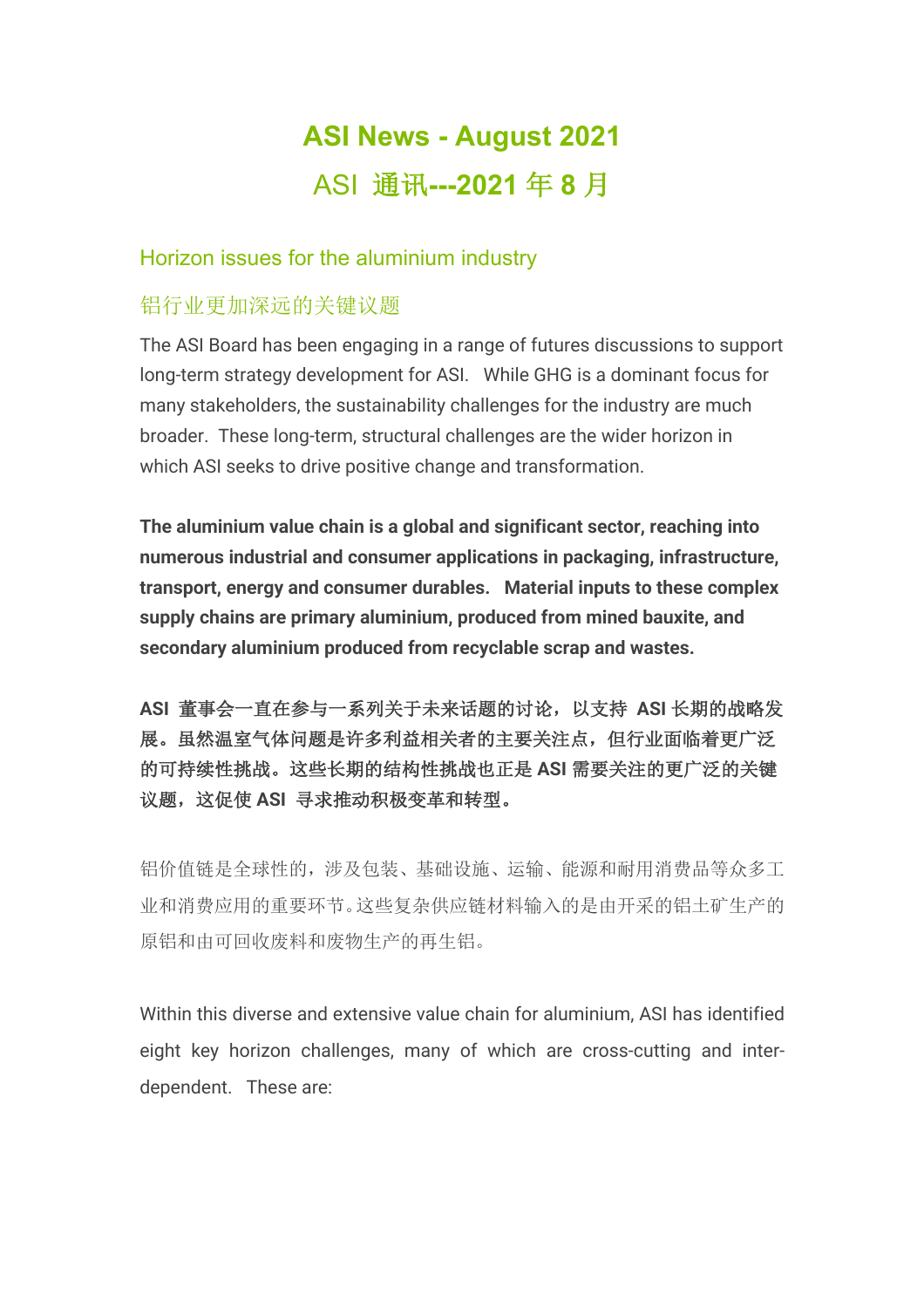- **Climate action and risks** with energy intensive-production, aluminium must meet decarbonisation challenges and also be part of the solution in use applications
- **Circular economy** while the recyclability of aluminium metal is well known, the focus needs to broaden to closing all loops for a range of processing wastes
- **Future metals demand** a key challenge is reducing aluminium's footprint in the context of growing future demand
- **ESG in financing** sustainability-linked financing will become mainstream, and will rely on standardisation and clarity of ESG metrics
- **Resource pressures** resource and access constraints are growing and supply chains will be facing increasing customer and regulatory due diligence
- **Sharing impact and benefit** new models are needed that more equitably share impact and benefit with affected communities, particularly Indigenous Peoples
- **Geopolitics and economic power** the global trade context is increasingly complex and will require pluralistic approaches to advance sustainability
- **Data and transparency** these are increasingly guiding decision-making and procurement, so promoting disclosure and generating insights are key.

在这个多样化而广泛的铝价值链中,ASI 确定了八个关键的议题,其中许多是 跨领域和相互依赖的。包括:

• 应对气候变化的行动和风险—在能源密集型生产中,铝必须应对脱碳挑战, 并成为应用解决方案的一部分。

- 循环经济一虽然铝金属的可回收性众所周知, 但还要将重点扩大到对一系列 工艺过程废物的闭环回收利用。
- 未来金属需求—一个关键挑战是在未来需求不断增长的情况下减少铝的足迹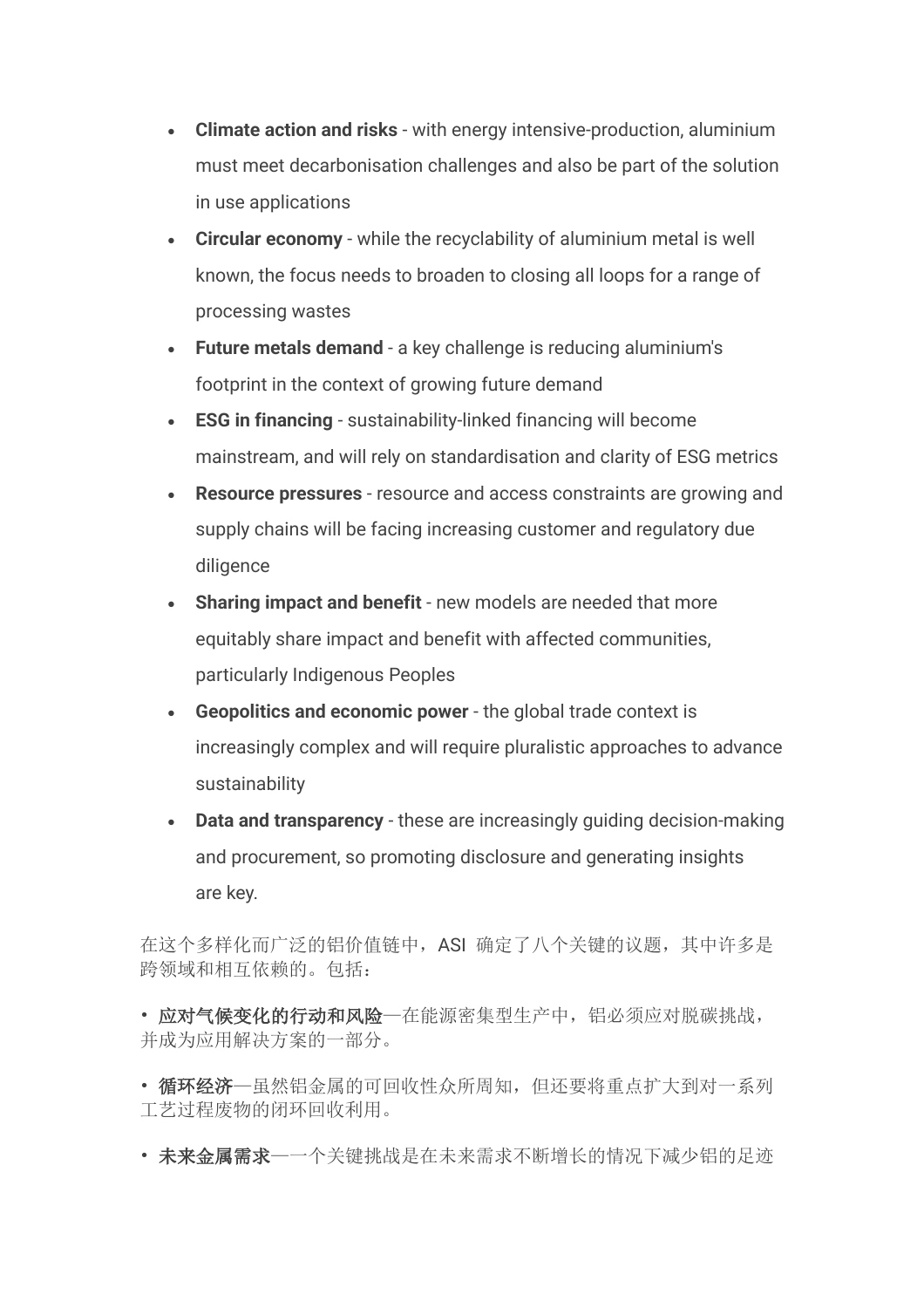• **ESG** 融资—与可持续发展相关的融资将成为主流,并将依赖于 ESG 绩效指 标的标准化和清晰度。

• 资源压力—在资源需求增加的同时,对准入的限制越来越多,供应链将面临 越来越多的客户监管和合规尽职调查。

• 影响共担和利益分享—需要新的模式来更公平地与受影响社区,尤其是原住 民共担影响并考虑利益分享。

• 地缘政治和经济实力—全球贸易环境日益复杂,需要采取多元化的方法来推 进可持续性。

• 数据和透明度—越来越多地指导决策和采购,因此促进披露和支持判断力是 关键议题。

ASI's strong growth to date, and the scope to continue to scale in future, creates a foundation for sectoral transformation on sustainability challenges. In the long-term, structurally changing a value chain to genuinely take on responsible production, sourcing and stewardship will require a critical mass of stakeholders, representing diverse interests, to convene around a shared vision, priorities, and collective action. ASI thanks members and stakeholders for their hard work to date and commitment to keep moving forward together, and invites more to continue to join our efforts.

迄今为止 ASI 会员及认证范围的强力增长以及未来范围的持续扩大,为应对行业 可持续性挑战和转型奠定了基础。长远来看,从结构上改变价值链以真正承担负 责任的生产、采购和治理,还将需要大量代表不同利益的利益相关者的参与,围 绕共同的愿景、优先事项开展集体行动以积极应对。ASI 感谢成员和利益相关者 迄今为止的辛勤工作和共同前进的承诺,并邀请更多人一起加入我们的努力。

### **Two new Standards Committee members elected**

### 两名新当选的标准委员会成员

Two of our valued Standards Committee members, Giulia Carbone (IUCN) and Rafael Hammer (Ronal) are leaving their organisations, which opened up two vacancies on the ASI Standards Committee. The two casual vacancies created by these departures have now been filled following a formal nomination process.

We are pleased to announce that Nadine Schaufelberger (Ronal) and Warrick Jordan (Hunter Jobs Alliance) have been elected unopposed to the Standards Committee in the Industrial User and Civil Society member classes respectively.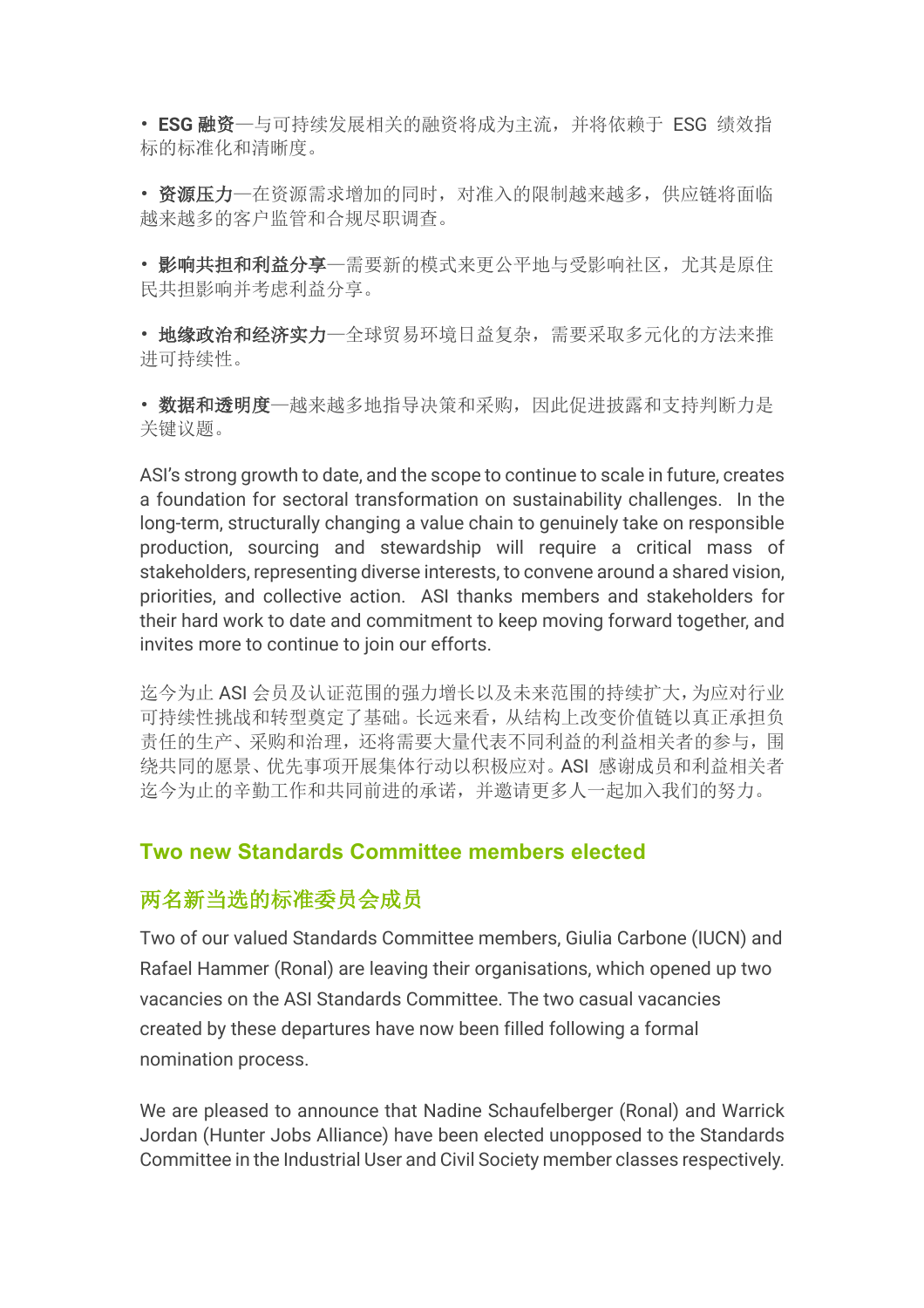We sincerely thank Giulia and Rafael for their contributions to ASI through their service on the Committee and more broadly, and we wish our new Standards Committee members Nadine and Warrick much success in their work, particularly during the ongoing ASI Standards Revision process!

我们标准委员会两名重要成员 Giulia Carbone (IUCN) 和 Rafael Hammer (Ronal) 将离开他们的组织, 使得 ASI 标准委员会出现了两个职位空缺, 现在正 式提名程序后已得到了填补。

我们很高兴地宣布, Nadine Schaufelberger(Ronal)和 Warrick Jordan(猎人 谷职业联盟)分别被选为工业用户类和民间社会组织成员类别的标准委员会新成 员。

我们真诚地感谢 **Giulia** 和 **Rafael** 通过他们在委员会和更广泛的服务对 **ASI**  做出的贡献,同时也希望新标准委员会成员 **Nadine** 和 **Warrick** 在他们未来的 工作中取得成功,尤其是在正在进行的 **ASI** 标准修订过程中!

M&E Insights: Analysis of 2020-2021 GHG Emissions disclosures

### by ASI Certified Entities

监测与评价洞察:**ASI** 认证实体 **2020-2021** 年温室气体排放数据披

## 露分析

**Following an inaugural study carried out in 2020, ASI has today published a**  report **that analyses greenhouse gas (GHG) emissions and energy use data disclosures by ASI Certified Entities with certification periods covering April 2020 to March 2021. The study, conducted by Atmolite Consulting Pty Ltd, contributes to understanding progress towards ASI's medium-term outcome to reduce climate change impact.**

The findings are a snapshot of GHG and energy data disclosures as at June 2021, with granularity at the regional, country and supply chain activity level (from bauxite mining to downstream activities). New in this year's report is a comparison of publicly disclosed data from ASI Entities against data from CRU's Emissions Analysis Tool, for primary aluminium activities.

In total, the review covered between 100-150 Mt emissions (Scope 1 and 2), representing approximately 10% of the global aluminium sector total, from 55 ASI Member companies, of which there were 87 ASI Entities (expanding to 115 modified Entities, incorporating multiple supply chain activities by ASI Entities).

### **ASI** 在 **2020** 年进行了首次研究之后发布了一份报告,分析了 **ASI** 认证实体披露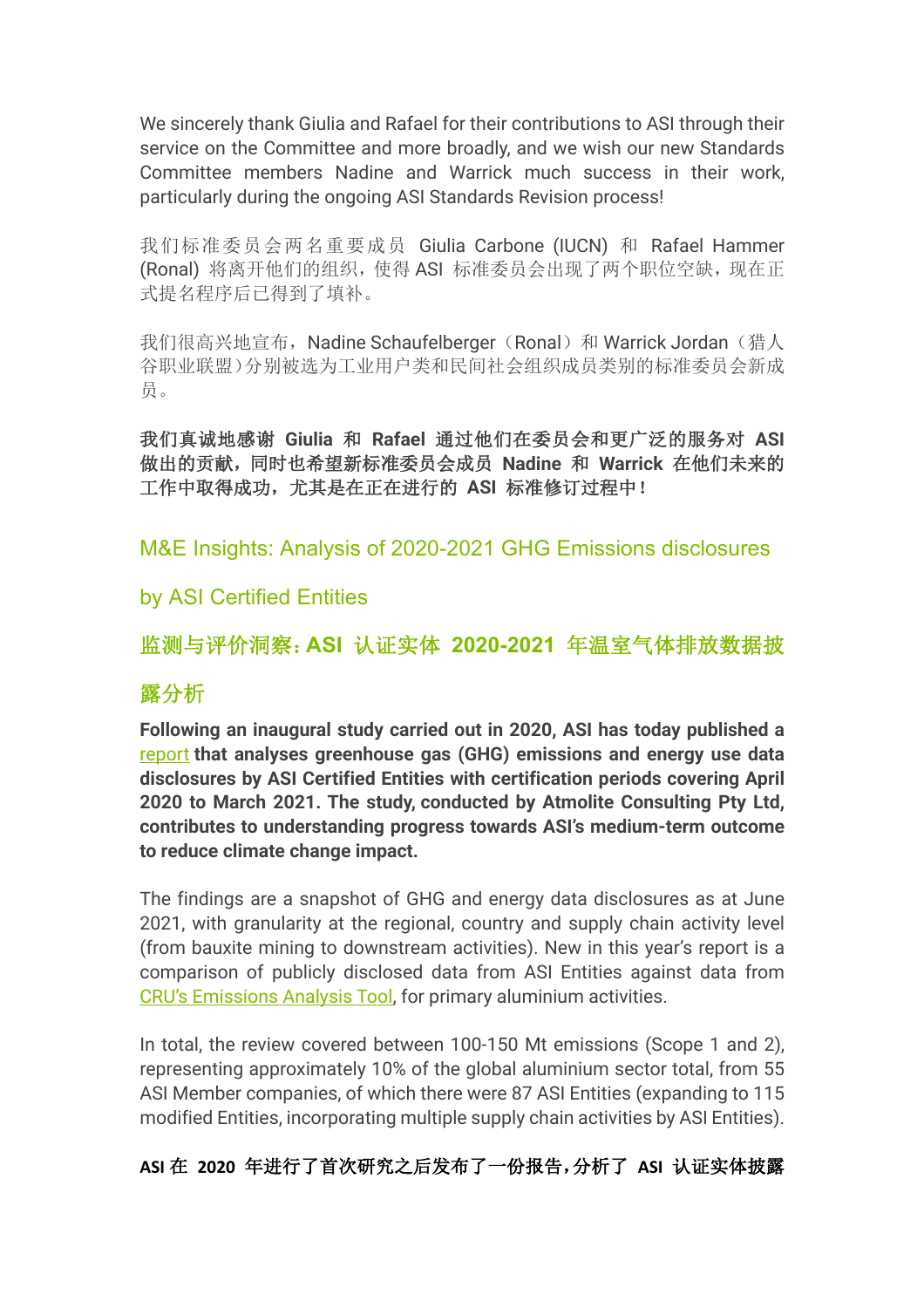#### 的温室气体 **(GHG)** 排放和能源使用数据,认证期限从 **2020** 年 **4** 月至 **2021**  年 **3** 月。该研究由 **Atmolite** 咨询有限公司执行,有助于了解 **ASI** 中期成果的 进展,以减少气候变化的影响。

调查结果是截至 2021 年 6 月的温室气体和能源数据披露的总结,细化到区域、 国家和供应链活动层面(从铝土矿开采到下游活动)。今年报告中的新内容是将 ASI 实体公开披露的数据与 CRU 排放分析工具的数据进行比较, 以了解原铝生 产活动的相关信息。

总的来说,审查涵盖了 1-1.5 亿吨排放量(范围 1 和 2),约占全球铝行业总量 的 10%,来自 ASI 的 55 家成员公司,其中包括 87 家 ASI 实体(扩展到 115 家 变更后的实体,合并了 ASI 实体的多项供应链活动)。

Key findings from the report include:

- **Quality of data disclosures:** The study shows that the overall level and quality of data disclosure for various ASI Entities appears to be improving compared to the 2020 review. In the 2021 assessment, 73% of certified ASI Entities provide either a comprehensive ('good') or reasonable ('medium') level of data disclosures, relating to their scope of certification; this includes 86% of aluminium smelting Entities and 55% of alumina refining Entities.
- **Trends in energy intensity:** Reductions in total energy intensity (GJ/t) over the previous three to five year period were observed for 12% of all Entities, 22% of Alumina Refining Entities and 10% of Smelting Entities in 2021. Of Smelting Entities where trends could be assessed, approximately 85% are either stable or trending down in energy intensity over time. However, increases in energy intensity were reported for 13% of all Entities, 11% of Alumina Refining Entities (n=1) and 10% of Smelting Entities in 2021 (n=2).
- **Trends in GHG Emission Intensity (Scope 1+2):** Reductions in GHG emission intensities over the previous three to five year period were observed for 16% of all Entities, 22% of Alumina Refining Entities and 19% of Smelting Entities in 2021. The majority of ASI's Smelting Entities are either stable or trending down over time in their disclosed emissions intensity. However, increases in GHG emission intensities were observed for 6% of all Entities (n=7) and 5% of Smelting Entities in 2021 (n=1).

报告的主要结论包括:

• 数据披露质量: 研究表明, 与 2020 年审核相比, ASI 各实体的数据披露总体 水平和质量有所提高。在 2021 年的评估中,73% 的获得认证的 ASI 实体提供 了与其认证范围相关的全面("良好")或合理("中等")质量级别的数据 披露: 这包括 86% 的铝冶炼实体和 55% 的氧化铝精炼实体。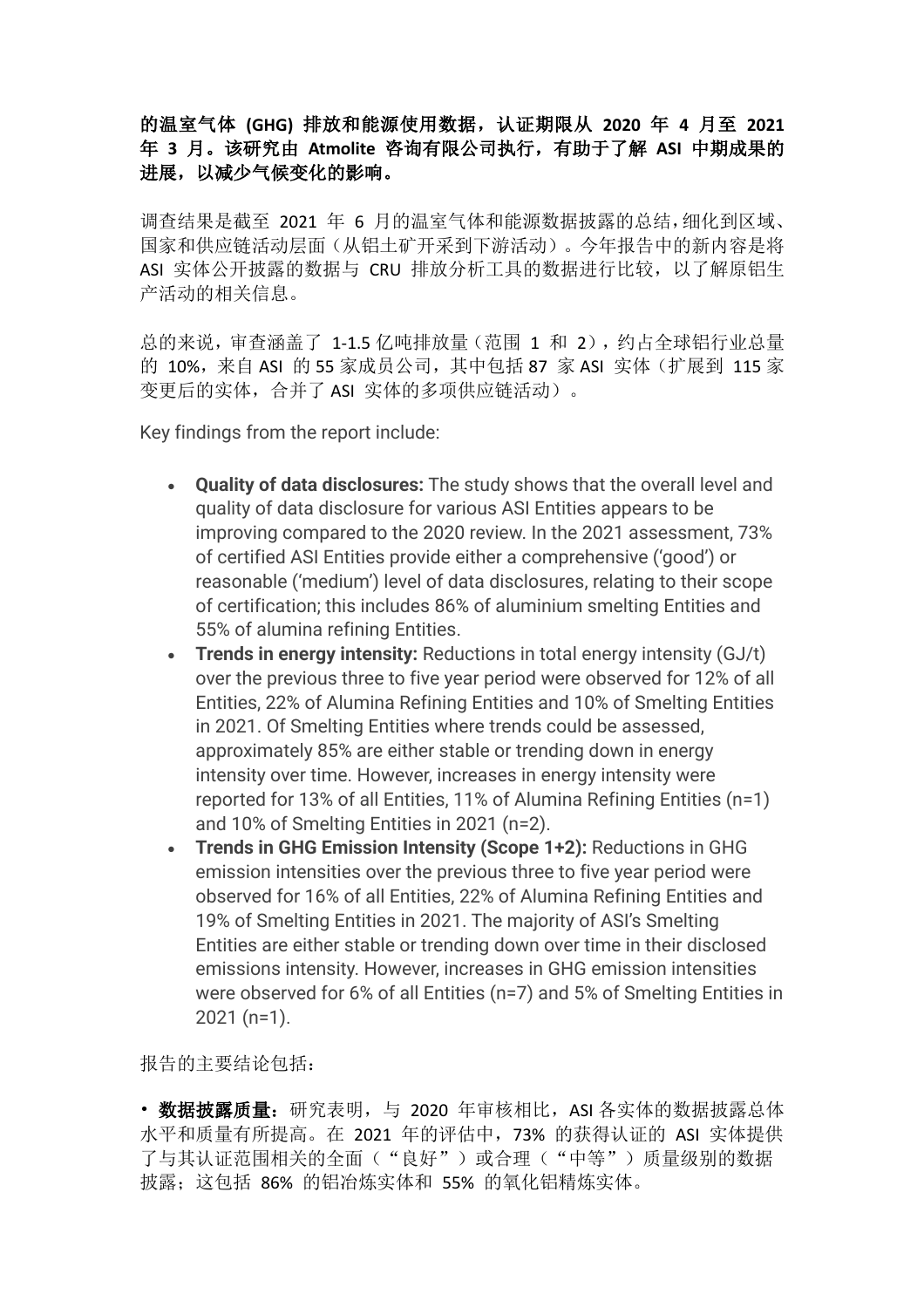• 能源强度趋势:2021 年,12% 的实体、22% 的氧化铝精炼企业和 10% 的 冶炼企业的总能源强度 (GJ/t) 在过去三到五年期间有所下降。在可以评估趋势 的实体中,大约 85% 的实体能源强度随着时间的推移保持稳定或呈下降趋 势。然而据报告,2021 年 13% 的实体、11% 的氧化铝精炼实体 (n=1) 和 10% 的冶炼实体 (n=2) 的能源强度增加。

• 温室气体排放强度趋势(范围 1+2): 观察到 2021 年 16% 的实体、22% 的氧化铝精炼实体和 19% 的冶炼实体的温室气体排放强度在过去三到五年期 间有所下降。 ASI 的大多数冶炼实体在其披露的排放强度方面或者保持稳定, 或者随着时间的推移呈下降趋势。然而,在 2021 年,6% 的实体 (n=7) 和 5% 的冶炼实体 (n=1) 的温室气体排放强度有所增加。

In total, the review covered between 100-150 Mt emissions (Scope 1 and 2), representing approximately 10% of the global aluminium sector total.

The number of Certified Entities reviewed increased by 70% since the last assessment (87 Entities in 2021 vs 51 Entities in 2020).

The 87 Certified Entities reviewed in 2021 were from 55 ASI Member companies. Some of the 87 Entities reported separate data for individual supply chain activities (for example for bauxite mining, alumina refining and aluminium smelting) and these were captured as additional data entries in the report. Therefore in total, there were 115 'modified Entities', incorporating multiple supply chain activities. Of the 115 'modified Entities', 21 are engaged in aluminium smelting and 9 in alumina refining.

总的来说,审查涵盖了 1-1.50 亿吨排放量(范围 1 和 2),约占全球铝行业总 量的 10%。

自上次评估以来,接受审核的认证实体数量增加了 70%(2021 年为 87 家实体, 2020 年为 51 家实体)。

2021 年审查的 87 家认证实体来自 55 家 ASI 成员公司。 87 家实体中的一些 报告了某个供应链活动(例如铝土矿开采、氧化铝精炼和铝冶炼)的单独数据, 这些数据在报告中作为附加数据条目被收集。因此,总共有 115 家"变更实体", 包含多项供应链活动。 115 家"变更单位"中, 21 家从事铝冶炼, 9 家从事氧化 铝精炼。

**Watch the recording: Increasing transparency along the value chain: ASI-CRU collaboration on responsible production and supply, including GHG emissions**

**In July, ASI** announced the signing of a Memorandum of Understanding (MoU) with CRU Group**, the global mining, metals and fertiliser business intelligence**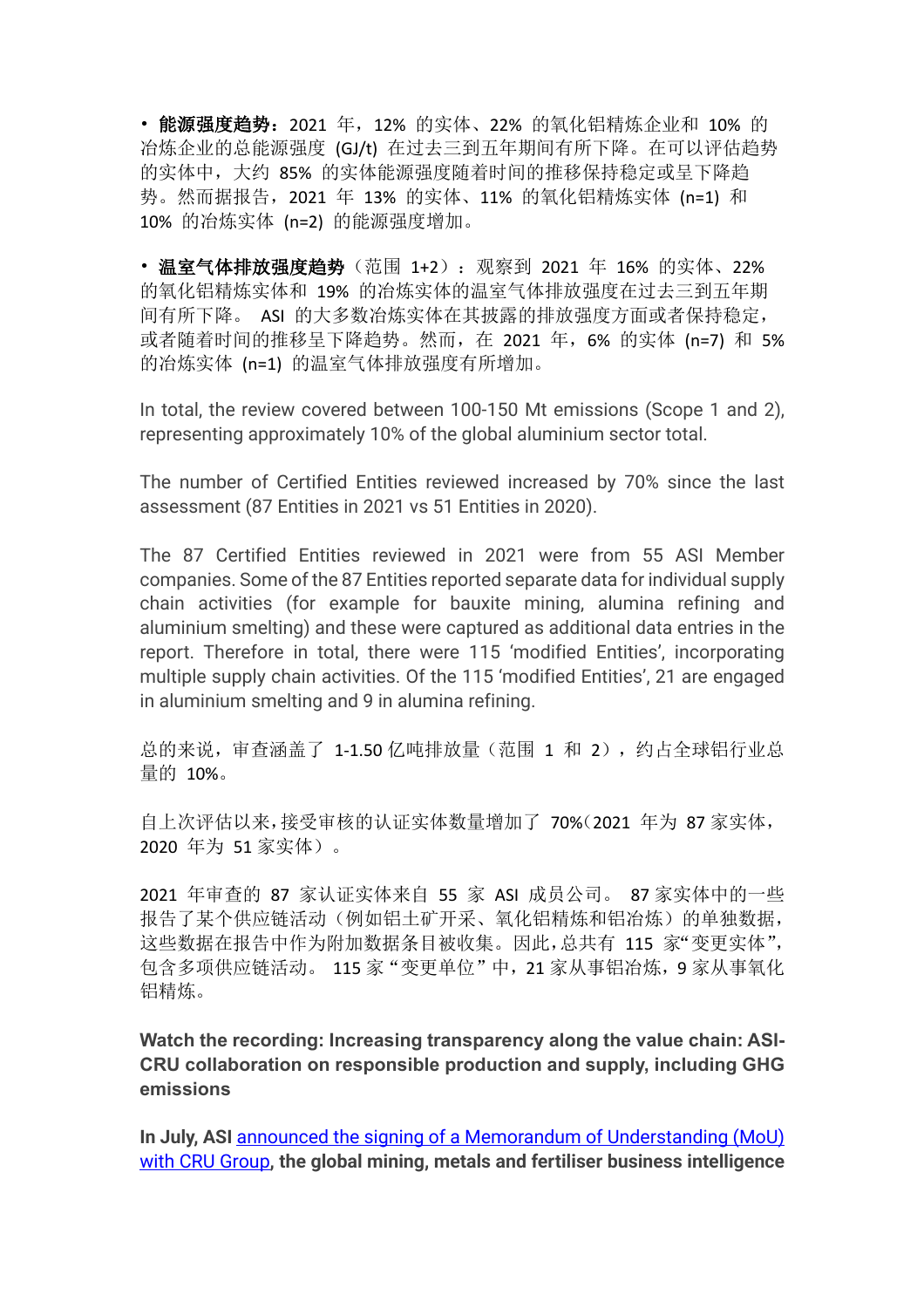**company relating to a broad collaboration on sustainability data integration. In a webinar, held on August 18, Chris Bayliss (ASI Director of Standards) and Lavan Mahadeva (CRU Research Director) discussed the first concrete output of the ASI-CRU collaboration: the integration of ASI Certification status data of bauxite, alumina and aluminium smelting assets into** CRU's Emissions Analysis Tool**.**

The webinar describes how CRU clients can easily find ASI Performance and Chain of Custody Standards with CRU's Emissions Analysis Tool. As ASI certification covers all environmental, social and governance aspects, the ASI information complements CRU's asset-level GHG emissions data. Lavan and Chris speak about different ways in which sustainability measurement matters for the industry and highlight the importance of making comparisons over time, across the industry, and along the aluminium value chain. To this end, the Emissions Analysis Tool is to be updated with data regarding the aluminium rolling mills in operation around the world.

#### Watch the recorded ASI-CRU webinar on BrightTALK.

(Note: free registration on the BrightTALK platform is required to view.)

可在线观看培训录像:提高价值链的透明度:**ASI-CRU** 在负责任的生产和供应(包 括温室气体排放)方面的合作。

**7** 月,**ASI** 宣布与全球采矿、金属和化肥商业咨询公司 **CRU** 集团签署谅解备忘 录 **(MoU)**,就可持续发展数据集成进行广泛合作。在 **8** 月 **18** 日举行的网络研 讨会上,**Chris Bayliss**(**ASI** 标准总监)和 **Lavan Mahadeva**(**CRU** 研究总监)讨 论了 **ASI-CRU** 合作的第一个具体成果:铝土矿、氧化铝和铝冶炼的 **ASI** 认证状 态数据整合到 **CRU** 的排放分析工具中。

该网络研讨会介绍了 CRU 客户如何使用 CRU 的排放分析工具轻松找到 ASI 绩效和监管链标准。由于 ASI 认证涵盖所有环境、社会和治理方面,因此 ASI 信 息补充了 CRU 的资产级温室气体排放数据。Lavan 和 Chris 谈到了可持续性衡 量对行业而言的不同方式,并强调了随着时间的推移、整个行业以及铝价值链进 行比较的重要性。为此,排放分析工具将更新有关世界各地运行的铝轧机的数据。

在 BrightTALK 上观看录制的 ASI-CRU 网络研讨会。 (注:需要在 BrightTALK 平台免费注册才能查看。)

## ASI Certifications update

## **ASI** 认证动态

In August, ASI Members achieved 8 new certifications, with several more in the announcement pipeline.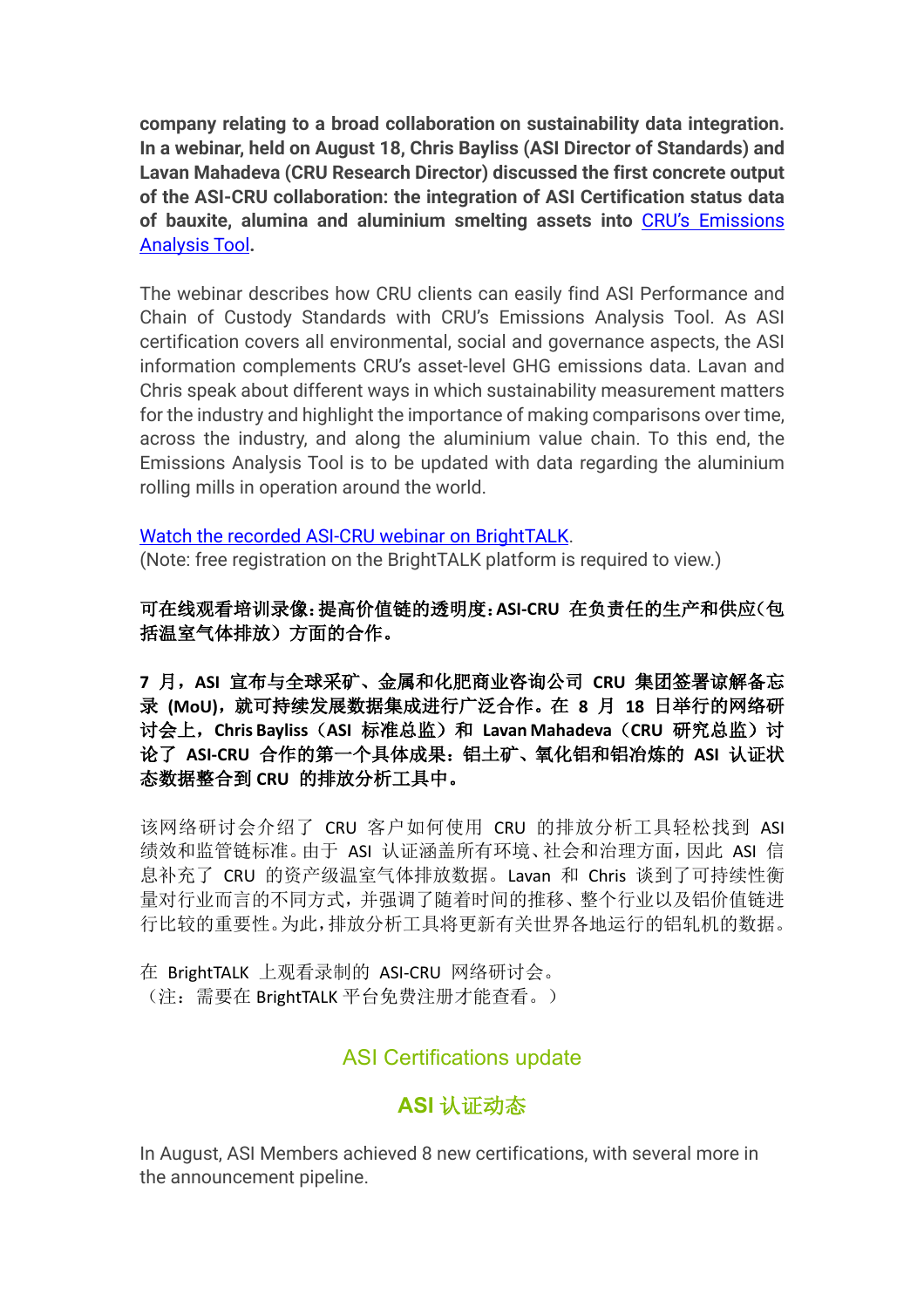- 8 月, ASI 成员获得了 8 项新认证, 还有几项正在发布中。
	- 1. 云南浩鑫铝箔有限公司铝的重熔、精炼和轧制业务通过了 ASI 绩效标准认 证。
	- 2. **Thai Beverage Can (TBC)** 泰国饮料罐厂位于泰国 Saraburi 的生产饮料和啤 酒铝罐和罐盖材料的工厂,已通过 ASI 绩效标准临时认证和监管链标准 双认证。
	- 3. 商丘阳光铝材有限公司从事铝板带生产的铸造、轧制、退火和包装设施及 相关管理部门通过了 ASI 监管链标准认证。
	- 4. 阿联酋环球铝业公司 **(EGA)** 的 Jebel Ali 工厂的铝冶炼、铸造以及其他相关 设施已通过 ASI 绩效标准认证。
	- 5. 云南涌顺铝业有限公司从事铝合金扁铸锭生产的熔炼、铸造和锯切设施已 通过 ASI 监管链标准认证。
	- 6. 沙特阿拉伯马登铝业在 Qassim 省 AlBaitha 的铝土矿开采以及在沙特阿拉 伯东部省 RasAl Khair 工业城的氧化铝精炼、冶炼、铝重熔以及铸轧业务均 通过了 ASI 绩效和监管链标准双认证。

### ASI 会员新闻

In August, ASI welcomed six Production & Transformation members, one Industrial User member, one Downstream Supporter member, two General Supporter members, and one Civil Society member bringing the total number of ASI members to 190. Read more about our new members below, and for more information about ASI membership, please visit the Join ASI page on our website!

8 月,ASI 迎来了六家生产和转化加工类会员、一家工业用户类会员、一家下游 支持者类会员、两家一般支持类会员和一家社会团体类会员的加入,使 ASI 成员 总数达到 190 家。在下面了解有关我们的新成员的更多信息, 以及有关 ASI 成 员资格的更多信息,请访问我们网站上的加入 ASI 页面.

#### **Cevher Jant Sanayii A.S**

Cevher JantSanayii A.S (Cevher 合金车轮) 由 Hüseyin Özyavuz 于 1955 年 创立,很快成为土耳其铸造行业的一个标杆性公司,并在该地区创造了一系列第 一。多年来,我们的品牌在铝铸件领域处于领先地位,如今凭借低压铸造方法成 为汽车行业领先 OEM 客户的领先供应商。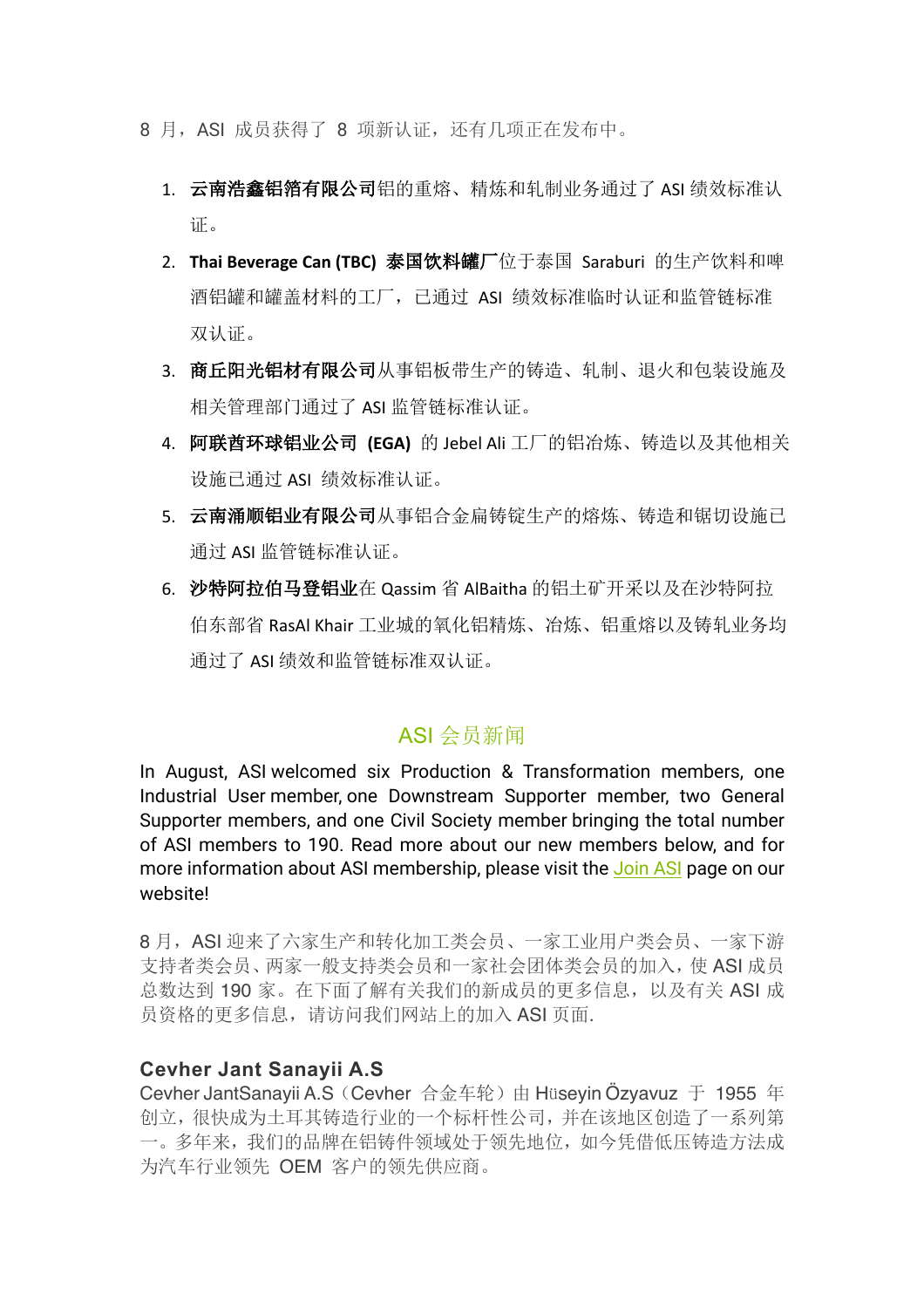1984 年在 Cevher Casting 工厂生产出第一个车轮。此后,2003 年在 Izmir Aegean 自由区占地 3 万平方米的合金车轮工厂继续生产。今天,Cevher 每年 年产 200 万个铝合金轮毂,其中 90%以上出口,工厂占地 4.4 万平方米,其中 生产覆盖面积近 2.2 万平方米。

"为了加强我们生产线所有领域的可持续发展活动,我们决定加入 *ASI*,实施 *ASI* 标准"。

– *Oğuz Ozmen* – 首席运营官

# 住友化学有限公司

大约一个世纪前,住友化学从日本新居滨 Besshi 铜矿炼铜作业排放的气体中生 产化肥开始,旨在解决烟雾污染的环境问题,同时帮助增加农业产量。我们响应 每个时代不断变化的需求,开发多元化的业务组合,并持续进行技术创新,从而 帮助人们创造更美好的生活。

我公司的无机材料部门在 1936 年以铝的精炼展开业务, 如今有三条产品线: 氧 化铝、高纯氧化铝和铝。就目前的铝业务而言,我们通过参与各种海外项目投资 而获得铝锭的进口货源,为市场提供稳定的供应,同时生产用于高性能产品的高 纯铝(99.999%或更高),例如电解电容器、液晶显示器和半导体。

住友化学很荣幸加入 *ASI*。作为住友化学的发源地,我们最优先考虑的是证明自 己值得社会信赖。在此前提下,相信我们将能够通过支持 *ASI* 的各种活动为实 现 *ASI* 的目标做出贡献。

- Tomoyuki Watanabe, 住友化学株式会社无机材料部总经理

# 上海铝设新材料科技有限公司

成立伊始,即致力于引领商业空间设计及道具行业的创新和变革。铝设公司是 一家集研发、设计、制造、销售、租赁、施工安装服务、回收循环再利用等专 业能力为一体的铝合金道具/家具及工程装饰材料的专业提供商。凭借铝合金材 料领域深厚的技术底蕴和对道具/家具行业上下游生态的独特理解、研发与设 计、循环供应链管理等核心优势及租售并举的商业模式创新;立志干打造方 寸·铝社品牌生态链,构建和拓展未来的空间之美,并助力行业早日实现碳中 和、碳达标的目标。

"我们致力于研究铝行业的绿色商业循环模式,如何提高能源的有效利用率和 降低对环境的污染一直是我们企业所关注的焦点,通过加入 *ASI* 将更利于监督 我们更好地实践企业社会责任*,* 加快企业实施可持续发展的步伐。我们十分期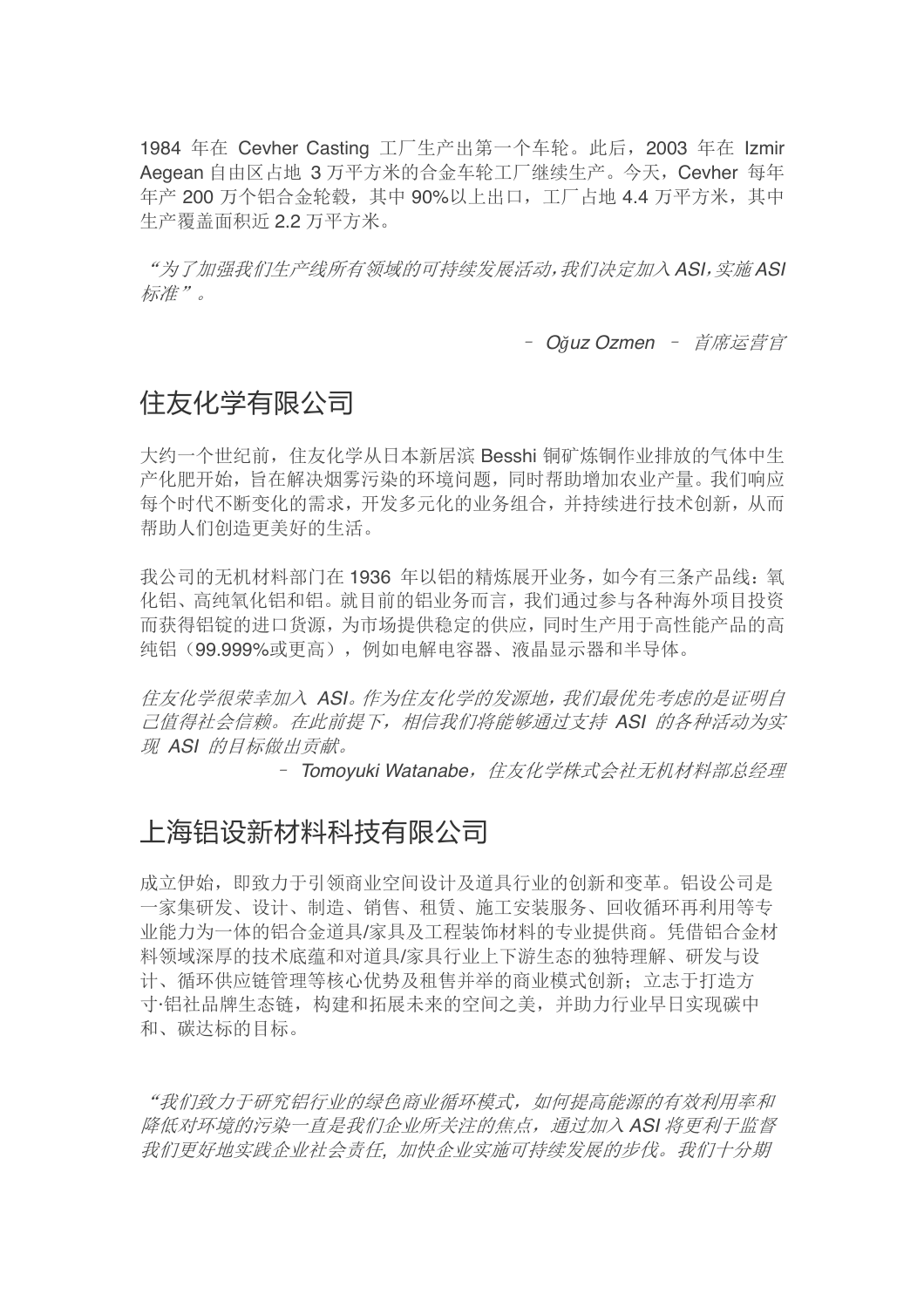待与其他的 *ASI* 成员合作,共同促进铝工业向绿色化、高科技、智能化发展, 并助力行业早日实现碳中和碳达标的目标。"

> *---*姚巍,执行董事兼首席执行官 上海铝设新材料科技有限公司

# 阿曼 Sohar 铝业公司

Sohar 铝业成立于 2004 年 9 月,承接具有里程碑意义的绿地铝冶炼厂,在阿曼 拥有年产 39 万吨优质铝、1,000 兆瓦的发电厂和港口设施。Sohar 铝业由 OQ 集 团、TAQA 和力拓公司共同拥有,以其卓越的环保技术赢得了全球赞誉。Sohar 铝 业的劳动力 76% 为本土阿曼人,并呈现多元化。公司拥有国际认可的培训中心。 年产量 60% 用于当地下游产业。Sohar 铝业有意成为冶炼厂标杆,同时为阿曼 的可持续发展做出贡献。

"自从 Sohar 铝业作为阿曼苏丹国第一家绿地铝冶炼厂成立以来,我们一直并将 始终关注并采取行动支持保护环境,在员工工作条件方面实施高标准,与我们的 利益相关者保持良好的关系,并致力于透明的政策和道德责任,所有这些都在 *ESG* 标准下进行了总结。 加入铝业管理倡议是我们承诺继续在我们所做的一切 中应用 *ESG* 标准的承诺,以确保我们的可持续性并为子孙后代创造更美好的未 来。"

*- Eng. Said Al Masoudi, CEO*

# 德国 AWB 铝挤压公司

AWBAluminiumwerk Berlin GmbH 是一家创新的、技术现代化的精密铝型材挤 压工厂。凭借在挤压技术方面的多年经验,我们制造铝型材以满足客户的最高 要求。我们最大的客户群是建筑行业。除了常规的制造和生产之外,我们还可 以按预定义的精度生产,,更多的服务包括:适合产品的包装咨询,全程物流 服务,根据我们的经验为铝保值提供建议。

"*AWB Aluminiumwerk Berlin GmbH* 加入 *ASI* 是通往负责任的铝业供应链的 重要里程碑,以确保我们自己产品中使用的铝是以对环境和社会负责任的方式 获得的。"

–*Florian Bachnick*,首席执行官

# 北美铝罐料生产商三箭铝业公司

Tri-Arrows Aluminium 三箭铝业公司是北美市场领先的轧制铝板供应商,专注于 饮料罐材生产。我们的产品由 Logan 铝业公司工厂制造,该公司是三箭铝业与 诺贝丽斯合资企业。Logan 铝业是世界一流的铝加工厂,也被誉为世界上最高效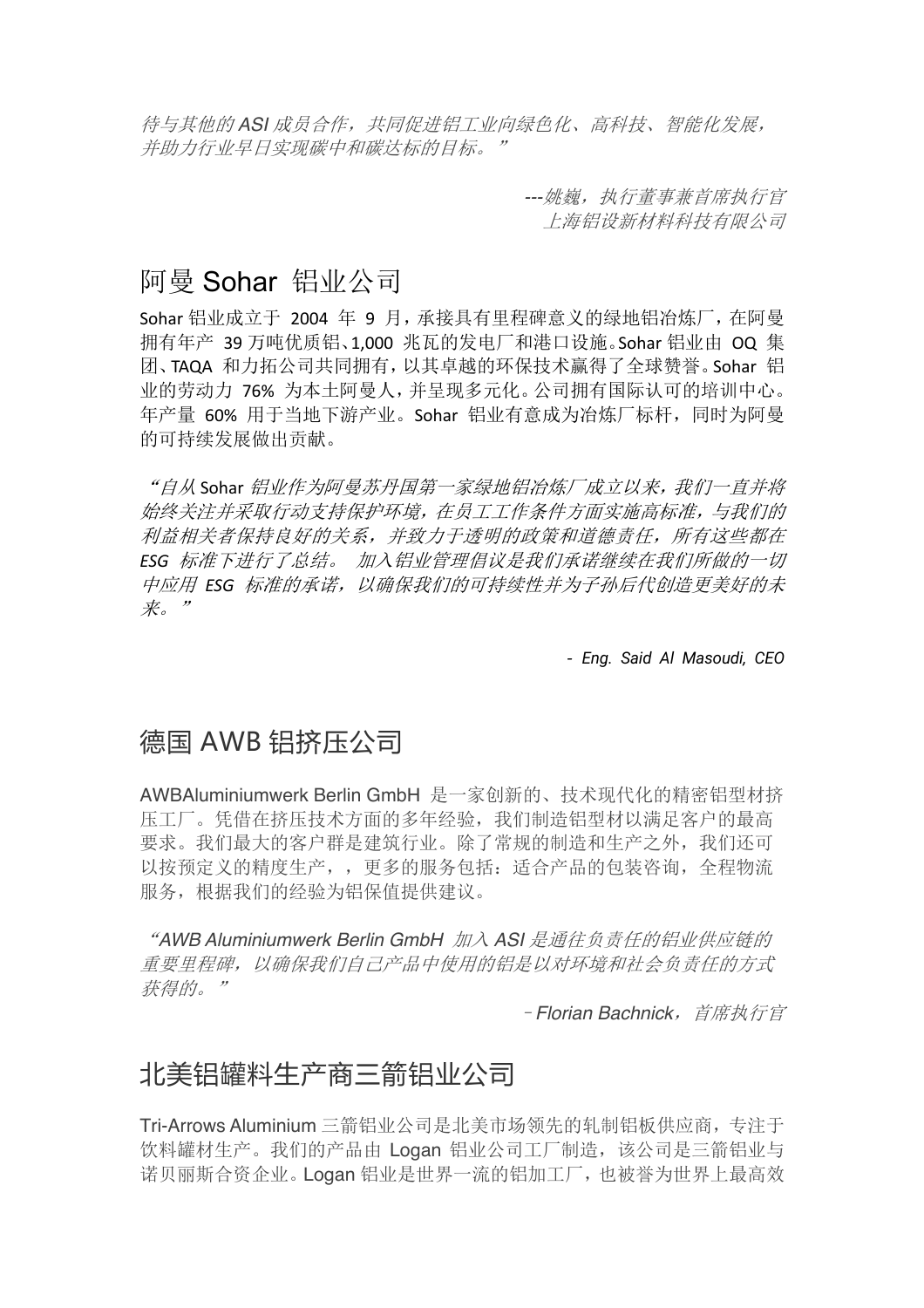的铝厂之一。三箭铝业由日本 UACJCorporation (优艾希杰) 和 Sumitomo Corporation(住友商事)两大财团共同拥有,始终专注于制造、可靠性、技术专 长、可持续性和客户服务,从而成为长期的行业供应商并已经取得持续成功。

"在 *Tri-Arrows* 铝业,我们深知为子孙后代加强环保和提高社会福祉所肩负的 重大责任。为减少浪费、改善回收和减少排放而采取的行动是我们业务长期的价 值核心,我们需要做出明显的改变,铝业管理倡议强化了铝作为可持续原材料的 优势。我们相信,获得 *ASI* 认证践行了我们对所服务的利益相关者、员工和社 区的持续承诺。"

> – *Henry Gordinier*,总裁兼首席执行官 *Tri-Arrows* 铝业公司

# 三元铝业有限公司

三元铝业有限公司于 2007 年在中国珠海成立,目前在山东省拥有两家工厂: 山东龙口三元铝材有限公司、邹平新三元铝材有限公司。

我们主要生产和供应用于生产饮料和食品易拉罐的拉环材和盖材。共拥有四条 涂覆线,两条分切线,三条片涂线,三条印刷线和两条波剪线,年生产能力约 10 万吨。

我们希望通过加入 *ASI* 并实施 *ASI* 标准,提升公司可持续发展的能力和水平, 提高公司在铝产业链的知名度和信誉度。

–总经理,杜文斌

# 中国宏桥集团有限公司

中国宏桥集团有限公司是一家覆盖铝全产业链的特大型跨国企业。宏桥于 2015 年发展成为全球最大的铝生产商,专业从事热电、采矿和铝制品生产,其多元化 的产品组合包括氧化铝、液态铝合金、铝合金锭、轧制和铸造铝合金产品、铝母 线、高精度铝板带箔和新材料。公司 2011 年在香港联交所主板上市,截至 2019 年底,中国宏桥集团总资产 1796 亿元。

作为一家希望开拓全球市场、与国际社会合作的中国企业,中国宏桥立志与全球 铝业高标准接轨。成为 *ASI* 成员后,中国宏桥可以加快实现碳中和、实施可持 续发展的步伐,促进铝的负责任生产,并与其他国际伙伴建立密切的合作关系。

——陈列 行业研究和投资总监

# UPCOMING EVENTS 近期活动